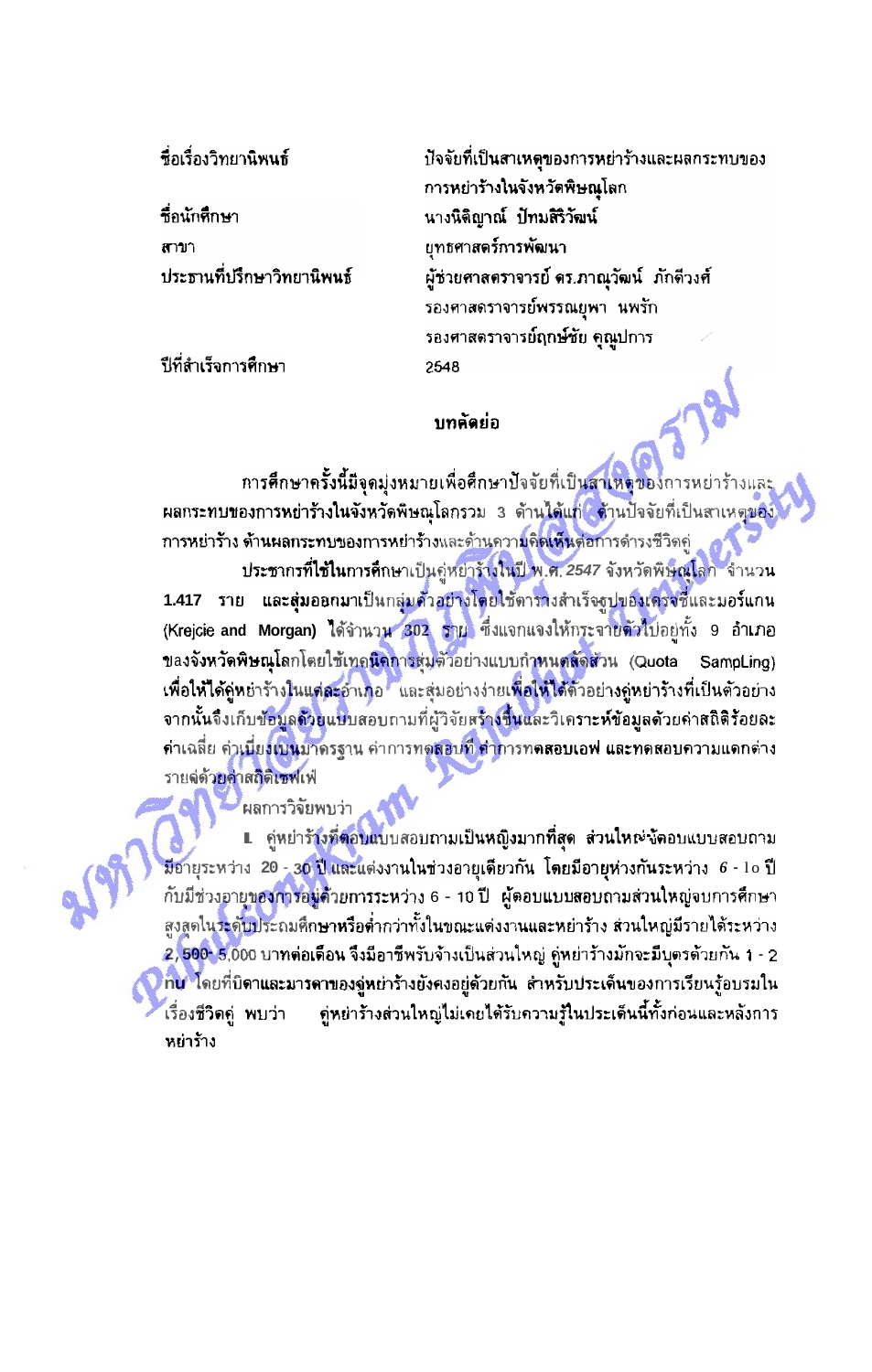่ 2. ปัจจัยที่เป็นสาเหตุของการหย่าร้าง คู่หย่าร้างแสดงความคิดเห็นไว้ที่ระดับ ี่บ่านกลางโดยมีปัจจัยที่เป็นสาเหตุหลักจำนวน 8 ปัจจัย โดยเรื่องสำคัญใน 3 อันดับแรกดังนี้ ได้แก่ ขาดความอดทนด่อพฤติกรรมของคู่สมรสเป็นสาเหดุของการหย่าร้างมีความสำคัญใน ระดับสูงเป็นลำดับที่ 1 ไม่มีการร่วมกันแก้ไขปัญหาของครอบครัว มีความสำคัญในระดับสูง เป็นลำดับที่ 2 และการที่คู่สมรสไม่รับผิดชอบในครอบครัวเกี่ยวกับค่าใช้จ่าย มีความสำคัญ ในระดับสูง เป็นลำดับที่ 3

3. ผลกระทบของการหย่าร้าง คู่หย่าร้างแสดงความคิดเห็นในระดับปานกลาง โดย ่มีผลกระทบที่มากที่สุดต่อการหย่าร้างคือ การที่ต้องทำงานและรับภาระดนเองและบุตรมากขึ้น เพียงประเด็นเดียว นอกนั้นเป็นผลกระทบในระดับปานกลาง โดยมีประเด็นที่เป็น<mark>ผลก</mark>ระทบ ้รุนแรงในระดับปานกลาง 3 ลำดับแรก คือมีความเครียดต่อปัญหาที่ต้องเผชิญ การขาดความ อบอุ่นและคุณภาพชีวิตลดดำลงกว่าเดิม และถูกซุบซิบนินทาจากบุคคลรอบข้าง

4. ความคิดเห็นต่อการใช้ชีวิตคู่ที่พึงประสงค์ **คู่หย่าร้างให้**ความคิดเห็นทั้งใน ภาพรวมและภาพย่อยอยู่ในระดับมากทุกข้อ โดยมีข้อที่น่า<mark>สนใจ 3 </mark>ข้อแรกคือ คู่สมรสค<del>วร</del>มี ิ ความชื่อสัตย์ คู่สมรสต้องไม่มีความลับต่อกันและคู่สมรสต้องช่วยกันดูแลบุตร

Reflection Reignance 5. แนวทางหรือยุทธศาสตร์ในการแก้ไขปัญหาการหย่าร้าง คือ ยุทธศาสตร์การ เสริมสร้างความสัมพันธ์ในระบบเครือญาติโดยใช้วัฒนธรรมเป็นด้วประสาน ยุทธศาสตร์การ พัฒนาความเข้มแข็งของครอบครัว ๆ ยุทธศาสตร์การแก้ไขต่านิยมที่มองว่าการหย่าร้างเป็น ์วิธีแก้ไขปัญหาครอบครัว ยุทธศาสตร์การสร้างครอบครัว และยุทธศาสตร์กา<mark>รสร้างรั้วล้อมบ้าน</mark>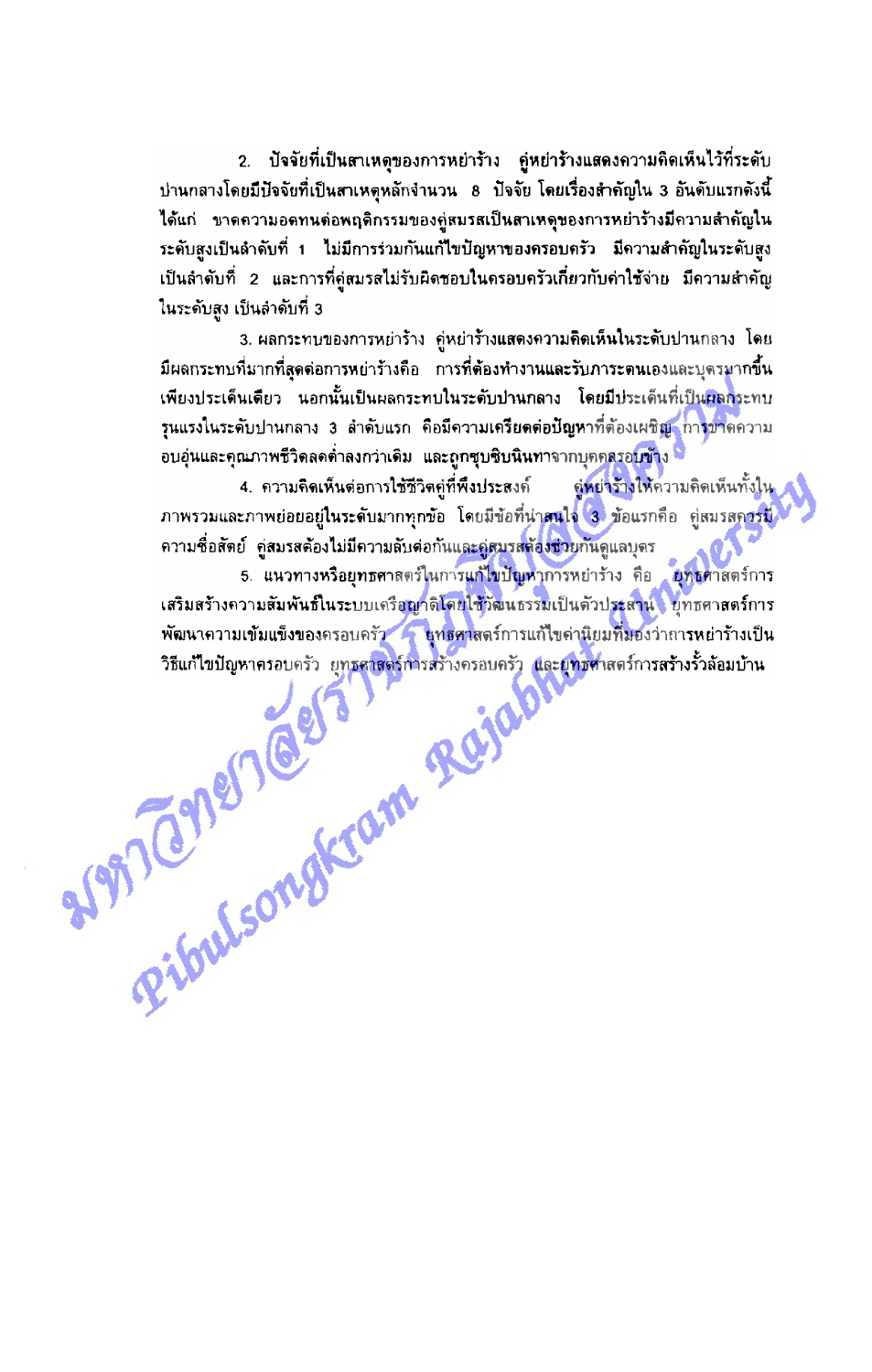## **FACTORS CAUSED DIVORCE AND IMPACTS** OF

**DIVORCE IN PHITSANULOK PROVINCE** 

**Author Advisors Field Year Mrs. Nitiya Pattamasiriwat Asst. Prof. Dr. Phanuwat Pakdeewong Assoe. Prof. Panyupa Noparak Assoe. Prof. Lerkchai Kunupakarn Development Strategy 2005** 

## **ABSTRACT**

**The purposes of this study were to study factors that caused** of **divorce and impacts from divorce in Phitsanulok Province. The study consisted of 3 factors** : **causes of divorce, impacts from divorce and opinions in couple living.** 

**The population were 1,417 divorcees in Phitsanulok Province. The sampling group was chosen by krejcie and Morgan method, there were 302 divorcees from 9 districts in Phitsanutok Province.** They were asked *to* answer questionnaires produced by the researcher. The data was analyzed by percents,  $\overline{x}$ , S.D., t-test, F-test and **compared each pairs by Sheffe' s statistics.** 

**The study found that** :

t. **The divorcees were mostly woman aged 20** - **<sup>30</sup>years old. The aged gap was mostly from <sup>6</sup>**- **<sup>10</sup>years. They mostly spent living together during 6 -10 years. Most of them educated highest Prathomsuksa level. They were mainly 2,500** -- **5,000 baht per month income from employees. The couples were mostly 1 - 2 children after** divorce. **Fathers and mothers of the divorcees were still regularly living together. It was discovered that the divorcees had never learnt how the couple live together.** 

2. **Factors caused of divorce. The divorcees expressed 8 causes** of **divorce averaged** in **middle level.** The **3 prominent causes were** : **1) lacked of patience in living together, 2) without co** - **operation in soiving problems and 3) the couple lacked** of **responsibility in expenses.**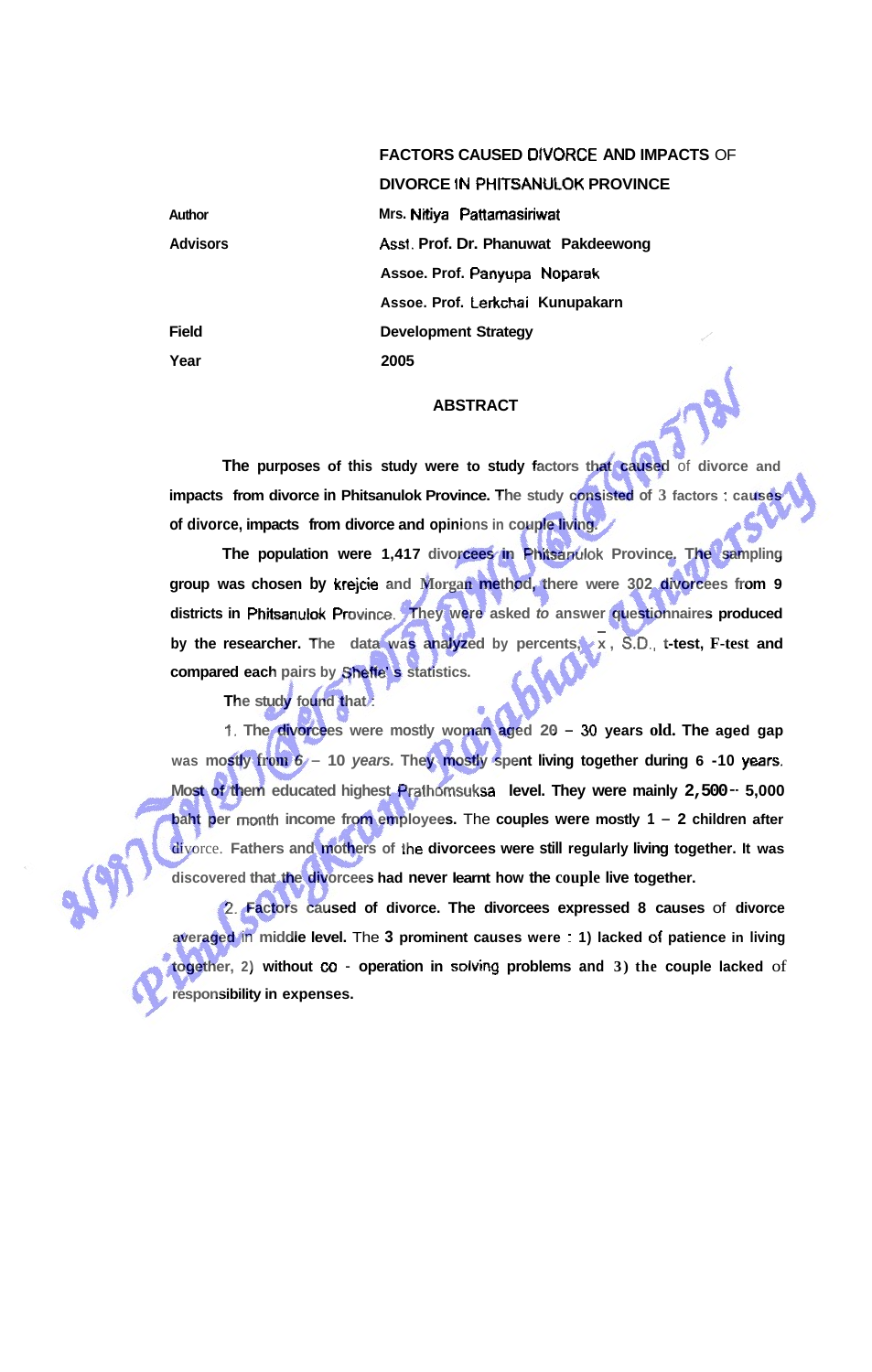**3. Impacts after divorce** : The **divorcees expressed their opinions in middie level in general. The highest impact after divorce was taking care of children. The impacts in middle level were** : **depressing from facing social problems lonely, lacking of warmth**  because of lower quality of life and gossiping from neighbors.

**4. Opinions to possible couple lives** : **The divorcees idealized in the middle level**  in **general. There were 3 high level opinions** : I) **the couple should be sincere to each other, 2) the couple should not be concealable, 3) both should take care children together and 4) should share the expenses.** 

**5. Strategies in solving divorce** : **Strategies in building relation with relatives, stralegy in building family strength, strategy in eliminating the ideas of solving family problems by divorce. strategy in building family strength for the fence of divorce.**